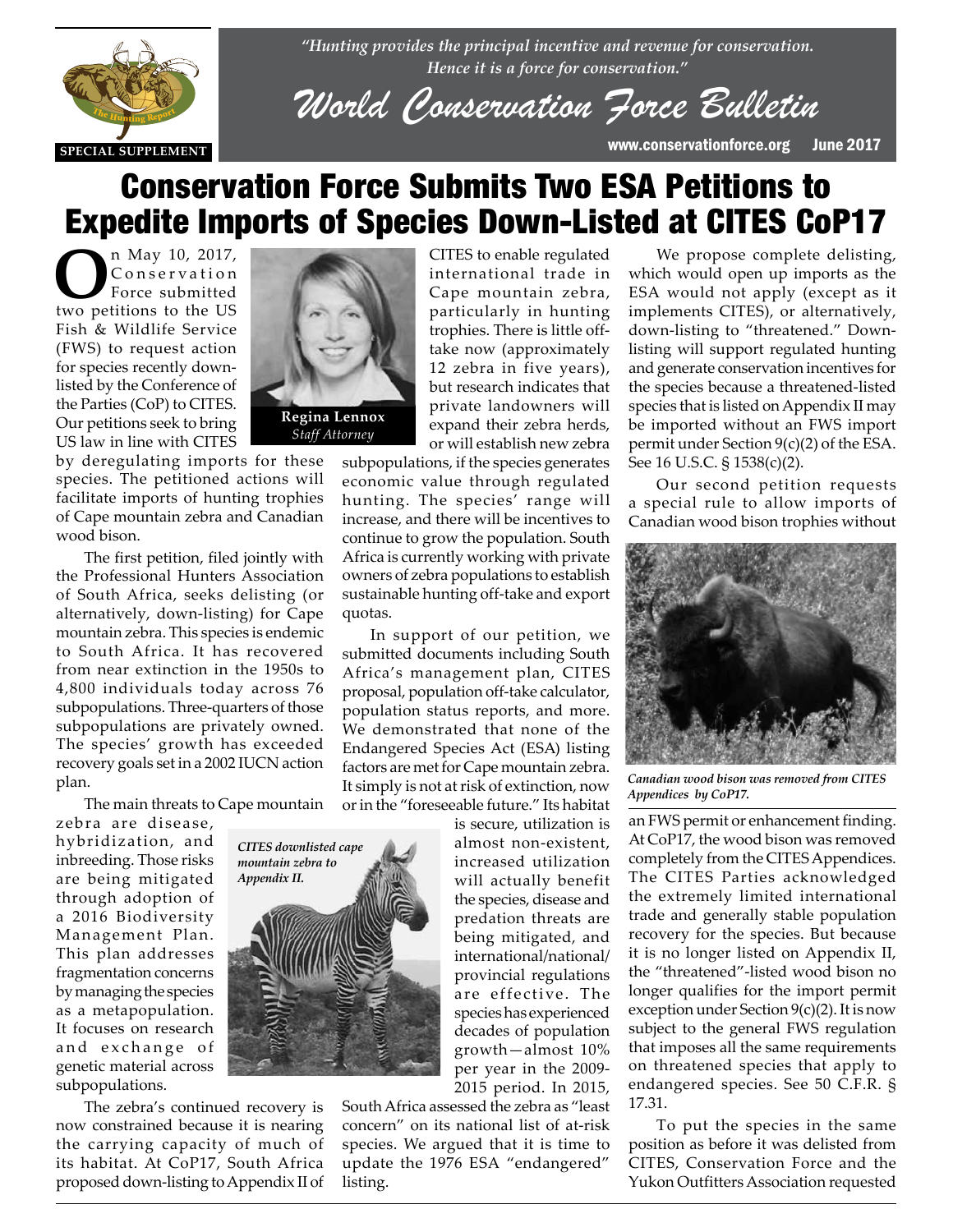# Wanted: Test Permit Applications for Cape Mountain Zebra and Canadian Wood Bison

**C**onservation Force needs test permit applicants to establish Cape mountain zebra and wood bison trophy import permits. If you have recently taken a wood bison or Cape mountain zebra or intend to this year or the next, then please contact us to assist you with your permit application.

One of the key services Conservation Force provides in support of our mission is test permitting. We submit applications to the International Affairs section of the US Fish & Wildlife Service (FWS) on behalf of hunters for species not currently importable. We collect and submit information to the FWS to demonstrate "enhancement" and non-detriment from the conservation hunting, and thereby meet the legal requirements of the Endangered Species Act and CITES. We follow through—sometimes in court—until the imports are established. By helping to open the US

the FWS adopt a special rule to waive this general permit requirement. We pointed out that the species is in an even better position than when it was down-listed to "threatened" in 2013. Its habitat is generally stable. Utilization is carefully regulated, and hunting (resident and nonresident) is used as a management tool to maintain separation between wood bison herds and their threats and keep population numbers in check. The species' main threats disease and hybridization—are kept under control through national and provincial regulations and monitoring. These threats will be further mitigated by research to eradicate diseases and maintain genetic integrity. Canada has managed the species effectively at the provincial and national level. A new Recovery Strategy was proposed in 2016, and will guide the species' recovery into the future.

Most importantly, international trade in wood bison is negligible. As we explained in the petition, adopting a special rule will decrease the FWS' regulatory burden and encourage US hunters to engage in the limited, management-driven hunting that does market to well-managed, sustainable, beneficial hunting programs, we use FWS permitting as a "force" for conservation.

We pioneered the enhancement permits of endangered-listed species like the Suleiman markhor, southwestern black rhino, and the wood bison (before the species was down-listed), and have been using this strategy for over 20 years, since first opening elephant imports from southern and Eastern Africa.

If you are considering a Cape mountain zebra or Canadian wood bison hunt, please email us at cf@ conservationforce.org. We will handle your import permit application pro bono as a public service. The sooner we can get the process started, the sooner these species can benefit, or can continue to benefit, from the incentives generated by Americans participating in conservation hunting.

not threaten the species.

We submitted numerous documents in support of this petition. These included a recent assessment by a council of scientists that concluded the wood bison is no longer "threatened" in Canada. It was assessed as a species of "special concern." (Canada's government is currently considering whether to downlist the wood bison under the Species at Risk Act, to "special concern," a step below "threatened.")

In response to our petition to delist the Cape mountain zebra, the FWS will make a 90-day finding. Typically, the "90-day finding" may take six months or even a year. If the FWS finds the petition presents "substantial information" that delisting or down-listing is warranted, it will initiate a status review. It will request that interested persons and the range state submit information on the ESA listing factors. After the status review, the FWS will propose delisting or down-listing and solicit public comments on the proposal. In response to our petition for a special rule for wood bison, the FWS does not need to make a 90-day finding but must act



*World Conservation Force Bulletin*

EDITOR/WRITER John J. Jackson, III

PUBLISHER Barbara Crown

Copyright ©2017 by UnivOps Holdings, ISSN 1052-4746. This bulletin on hunting-related conservation matters is published periodically free of charge for subscribers to The Hunting Report, 12182 SW 128 Street, Miami, FL 33186. All material contained herein is provided by famed wildlife and hunting attorney John J. Jackson, III with whom The Hunting Report has formed a strategic alliance. The purpose of the alliance is to educate the hunting community as well as pro-advocacy of ed, the sooner hunting rights opportunities. More broadly, the alliance<br>nefit, or can will also seek to open up new hunting opportunities will also seek to open up new hunting opportunities worldwide and ward off attacks on currently available opportunities. For more information on Conservation Force and/or the services available through **Heading** Force and/or the services available through  $\blacksquare$  and and/or the services available through  $\blacksquare$ 

Conservation Force 3240 South I-10 Service Road West, Suite 200 Metairie, LA 70001 Tel. 504-837-1233 Fax 504-837-1145 www.ConservationForce.org

For reprints of this bulletin or permission to reproduce it and to inquire about other publishing-related matters, write:

The Hunting Report 12182 SW 128 Street Miami, FL 33186 Tel. 1-800-272-5656 Fax 305-253-5532

*Remember to favor Conservation Force's Corporate Sponsors:*



ripcordtravelprotection.com

*The leaders in their fields.*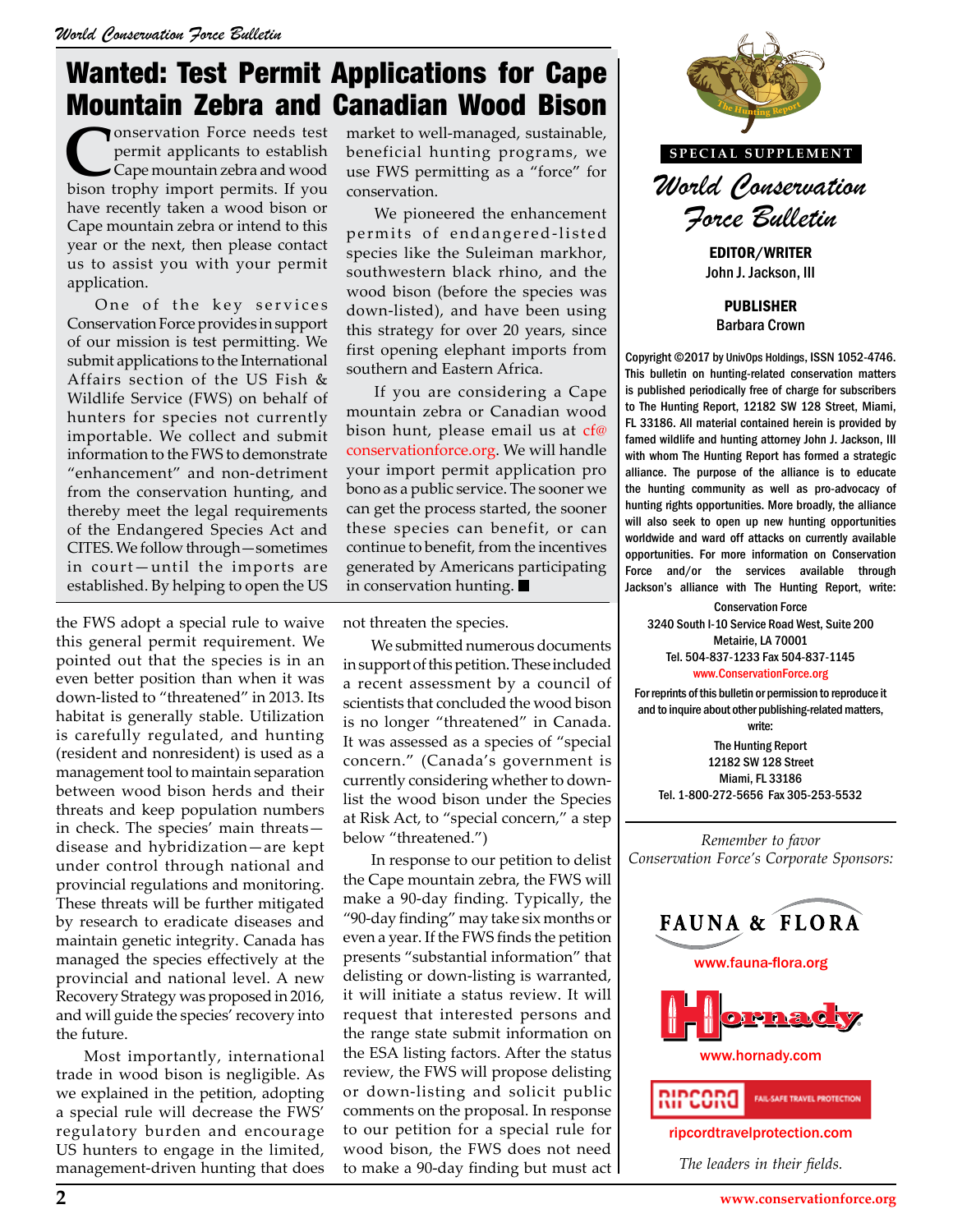within a "reasonable time." It may then seek public comments on a proposed special rule.

In any event, to go through these processes is likely to take two or three years. Until then, an ESA "endangered" import permit is needed to import Cape mountain zebra hunting trophies. A "threatened" import permit is needed to import wood bison hunting trophies.

The irony of the wood bison permit requirement is that Conservation Force initially established import of these trophies when the species was listed as "endangered" under the ESA. Now that the wood bison has been delisted from CITES, ESA import permits have become necessary once again! Conservation Force will of course go the next round, until the job is done.

These petitions are available on Conservation Force's website at http:// www.conservationforce.org/newsupdates-alerts.

#### Taking Permitting Issues to The Top—Letter to Secretary Zinke

**O**n May 5, Conservation Force<br>
sent a three-page letter to<br>
Secretary of the Interior Ryan<br>
Tipke We requested that Secretary sent a three-page letter to Zinke. We requested that Secretary Zinke "urgently" direct the US Fish & Wildlife Service (FWS) to approve all pending import permit applications for lion trophies from Mozambique, Namibia, Tanzania, Zambia and Zimbabwe, and all pending import permit applications for elephant trophies from Tanzania, Zambia and Zimbabwe. We pointed out that lion import applications have been pending *since January 2016*. And we explained how the FWS' processing delay is inexcusable, irresponsible and detrimental to these species.

Our letter detailed our interactions with the International Affairs section of FWS about these applications. For lion, we explained how the FWS has not responded to the range states, despite promising them feedback on information they submitted during the CoP17 in October. Without feedback the range countries do not know what to do or, if necessary, how to reform their practices to comply with the nebulous enhancement requirement. For elephant, Tanzania and Zimbabwe have each responded to multiple FWS information requests. Zimbabwe has responded at least five times! And yet, the FWS has not made an enhancement finding for Zimbabwe since March 2015—over two years ago. It has not made any finding for Tanzania since July 2015. The FWS has also not made an enhancement evaluation for elephant imports from Zambia, despite telling us *twice* that they were going to do so. (They emailed us before the CITES CoP, then told us during the CoP they would make a finding right after.) The FWS has offered no explanation for its lack of action. It has gone silent about these permits.

As we explained to Secretary Zinke, FWS enhancement permitting can be used as a tool for good. But the FWS' failure to issue import permits damages the species' recovery by denying lion and elephant the "enhancement" benefits from conservation hunting. And we submitted more than enough evidence of these benefits to sustain positive enhancement findings. Among other things, we provided data that

individual operators in Zimbabwe spent between \$100,000 and \$500,000 annually on anti-poaching and shared over \$1 million with rural communities over three years. We provided a study of 27 hunting operators in Tanzania documenting \$9.8 million in hab-



*Secretary of the Interior Ryan Zinke is a sportsman who understands hunters' issues.*

itat security, anti-poaching, and community investment in the 2013-2015 period, over-and-above fees paid to the government. We provided operator reports from Zambia evidencing contributions of over \$350,000 in anti-poaching and community support in one year alone. We submitted primary documents (receipts, letters, certifications) to back up these reports. And we cited information in the range states' non-detriment findings and responses to FWS questionnaires proving that lion and elephant off-takes are limited and sustainable, and the funding from licensed, regulated hunting is dedicated to conservation purposes.

By not engaging with this data and sitting on permit applications,

the FWS has shut down the flow of American hunters to these countries. Their wildlife authorities used to rely upon US revenue, but that funding is greatly reduced. The most dedicated and invested hunting operators used to count primarily on American clients. The decline in the US market is driving these operators out of business. They do not have the revenue to sustain

expensive anti-poaching and community support programs. The FWS' delay has a real, detrimental impact. It is causing operators to surrender concessions, pull out of communal areas, or reduce enforcement expenditures. Unfortunately, the wildlife will suffer most. These returned concessions and re-

duced anti-poaching patrols will allow conversion of key habitat to agriculture and grazing. The administrative delay in issuing permits is damaging the conservation systems of these range states to the detriment of lion, elephant, and other species. As we explained to the Secretary of the Interior, this result is contrary to the ESA's intent or the goal of enhancement permitting.

We hand-delivered a copy of our letter to the Deputy Assistant Secretary for Fish, Wildlife and Parks. We have circulated it broadly among some of our key supporters. At this point, we can only hope the Secretary will heed and respond to our concerns, and grant the pending permits.